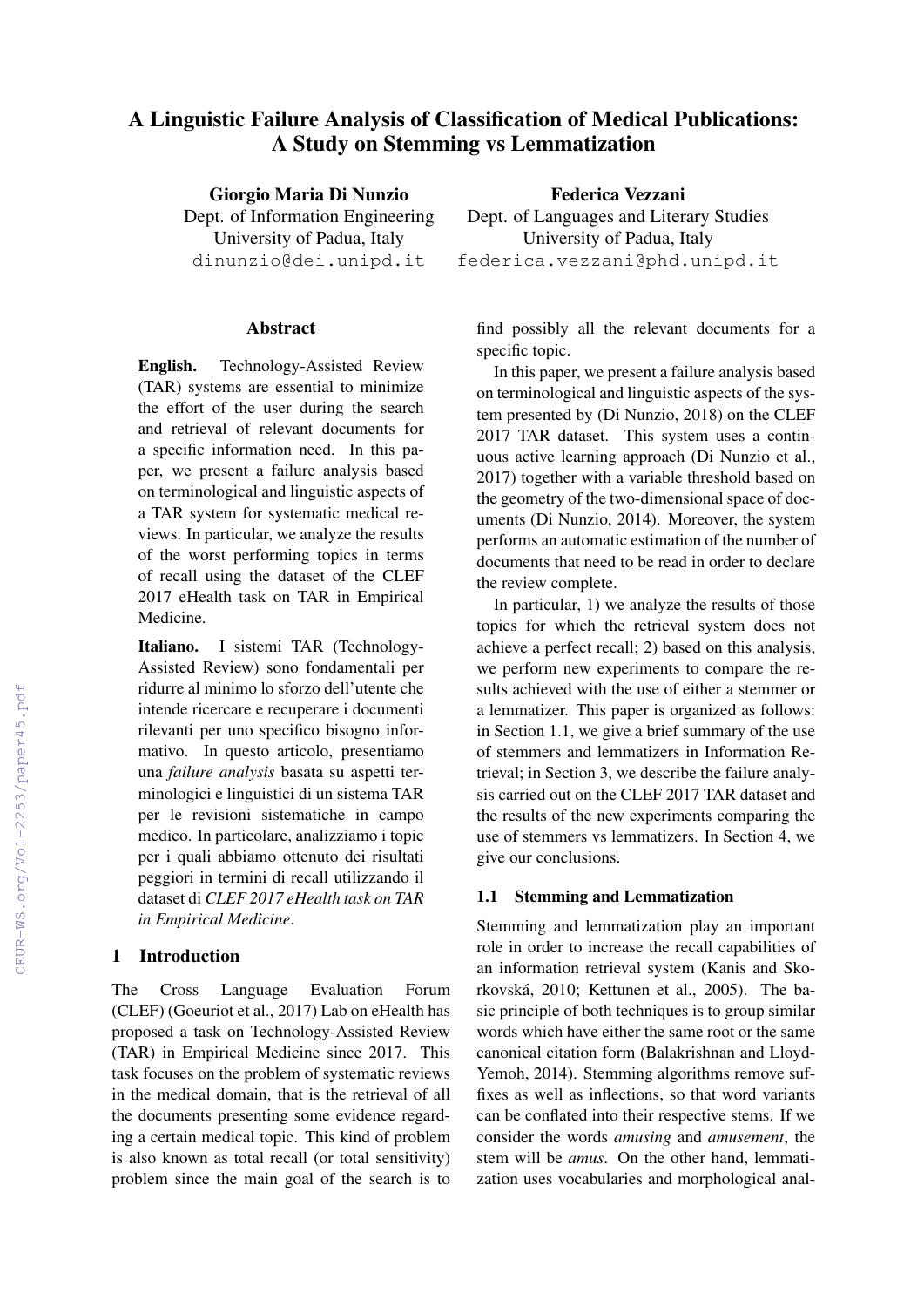yses to remove the inflectional endings of a word and to convert it in its dictionary form. Considering the example below, the lemma for *amusing* and *amused* will be *amuse*. Stemmers and lemmatizers differ in the way they are built and trained. Statistical stemmers are important components for text search over languages and can be trained even with few linguistic resources (Silvello et al., 2018). Lemmatizers can be generic, like the one in the Stanford coreNLP package (Manning et al., 2014), or optimized for a specific domain, like BioLemmatizer which incorporates several published lexical resources in the biomedical domain (Liu et al., 2012).

## 2 System

The system we used in this paper is based on a Technologically Assisted Review (TAR) system which uses a two-dimensional representation of probabilities of a document d being relevant  $\mathcal{R}$ , or non-relevant,  $\mathcal{NR}$  respectively  $P(d|\mathcal{R})$  and  $P(d|\mathcal{NR})$  (Di Nunzio, 2018).

This system uses an alternative interpretation of the BM25 weighting schema (Robertson and Zaragoza, 2009) by splitting the weight of a document in two parts (Di Nunzio, 2014):

$$
P(d|\mathcal{R}) = \sum_{w_i \in d} w_i^{BM25, \mathcal{R}}(tf) \qquad (1)
$$

$$
P(d|\mathcal{NR}) = \sum_{w_i \in d} w_i^{BM25, \mathcal{NR}}(tf) \quad (2)
$$

The system uses a bag-of-words approach on the words  $w_i$  (either stemmed or lemmatized) that appear in the document and an explicit relevance feedback approach to continuously update the probability of the terms in order to select the next document to show to the user.

In addition, for each topic the system uses a query expansion approach with two variants per topic in order to find alternative and valid terms for the retrieval of relevant documents. Our approach for the query reformulation is based on a linguistic analysis performed by means of the model of terminological record designed in (Vezzani et al., 2018) for the study of medical language and this method allows the formulation of two different query variants. The first is a list of key-words resulting from a systematic semic analysis (Rastier, 1987) consisting in the decomposition of the meaning of technical terms (that is the lexematic or morphological unit) into minimum

Table 1: CLEF 2017 TAR topics selected for the linguistic failure analysis.

| topic ID | # docs shown | # relevant | # missed |
|----------|--------------|------------|----------|
| CD009579 | 4000         | 138        |          |
| CD010339 | 3000         | 114        |          |
| CD010653 | 3320         | 45         | っ        |
| CD010783 | 3004         | 30         | っ        |
| CD011145 | 4360         | 202        | 8        |

unit of meaning that cannot be further segmented. The second is a human-readable reformulation using validly attested synonyms and orthographic alternatives as variants of the medical terms provided in the original query. The following examples show our query reformulations given the initial query provided with the CLEF 2017 TAR dataset:

- Initial query: *Physical examination for lumbar radiculopathy due to disc herniation in patients with low-back pain*;
- First variant: *Sensitivity, specificity, test, tests, diagnosis, examination, physical, straight leg raising, slump, radicular, radiculopathy, pain, inflammation, compression, compress, spinal nerve, spine, cervical, root, roots, sciatica, vertebrae, lumbago, LBP, lumbar, low, back, sacral, disc, discs, disk, disks, herniation, hernia, herniated, intervertebral*;
- Second variant: *Sensitivity and specificity of physical tests for the diagnosis of nerve irritation caused by damage to the discs between the vertebrae in patients presenting LBP (lumbago)*.

Given a set of documents, the stopping strategy of the system is based on an initial subset (percent p) of documents that will be read and a maximum number of documents (threshold  $t$ ) that an expert is willing to judge.

## 3 Experiments

The dataset provided by the TAR in Empirical Medicine Task at CLEF  $2017<sup>1</sup>$  is based on 50 systematic reviews (or topics) conducted by Cochrane experts on Diagnostic Test Accuracy (DTA). For each topic, the set of PubMed Document Identifiers (PIDs) returned by running the

<sup>1</sup>https://goo.gl/jyNALo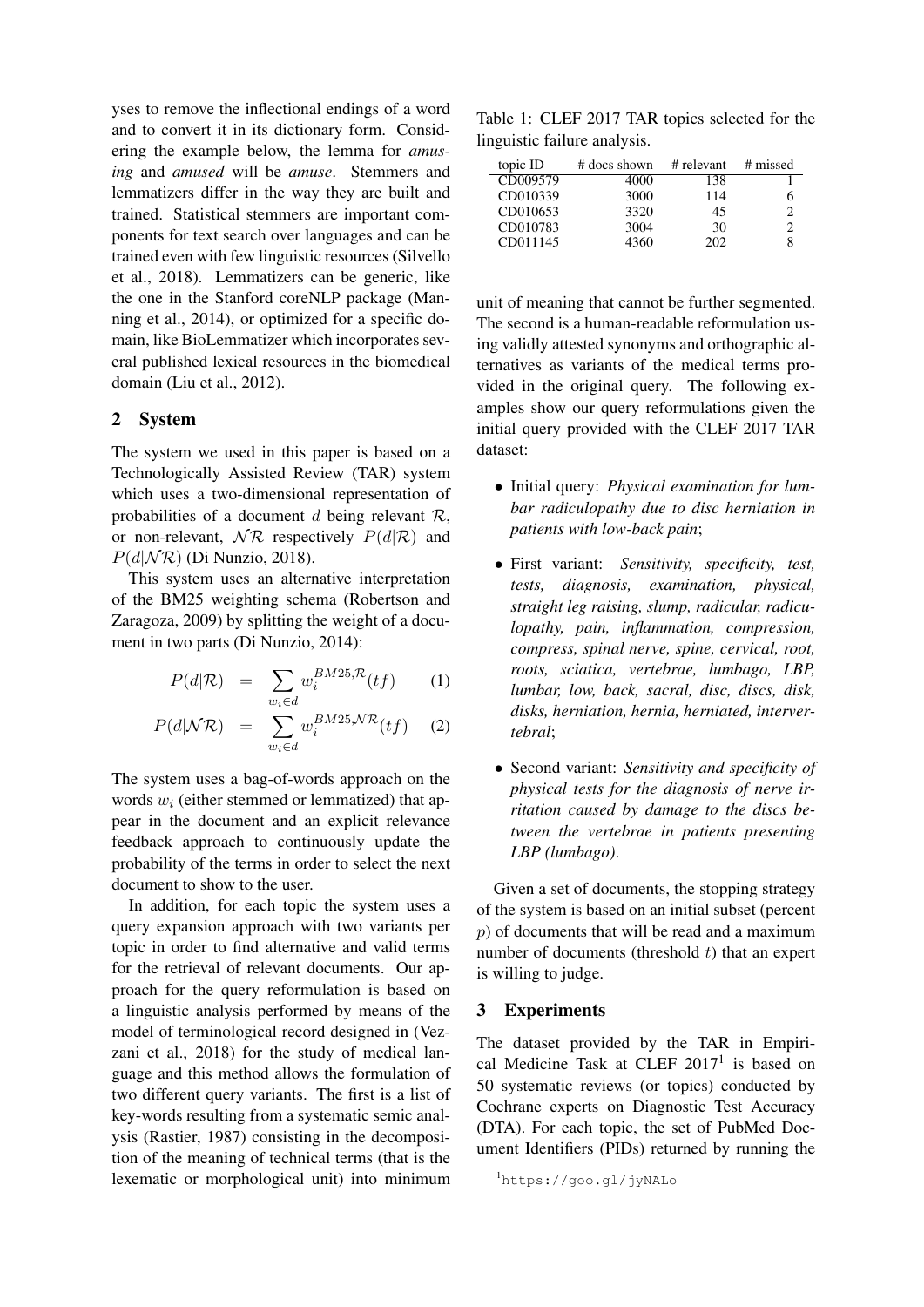query proposed by the physicians in MEDLINE as well as the relevance judgements are made available (Kanoulas et al., 2017). The aim of the task is to retrieve all the documents that have been judged as relevant by the physicians. The results achieved by the participating teams to this task showed that it is possible to get very close to a perfect recall; however, there are some topics for which most of the systems did not retrieve all the possible relevant documents, unless an unfeasible amount of documents is read by the user.

In this paper, i) we present a linguistic and terminological failure analysis of such topics and, based on this analysis, ii) the results of a new set of experiments that compare the use of either a stemmer or a lemmatizer in order to evaluate a possible improvement in the performance in terms of recall. As a baseline for our analyses, we used the source code provided by (Di Nunzio, 2018). The two parameters of the system — the percentage  $p$  of initial training documents that the physician has to read, and the maximum number of documents  $t$  a physician is willing to read — were set to  $p = 500$  and  $t = 100, 500, 1000$ .

#### 3.1 Linguistic Failure Analysis

In order to select the most difficult topics for the failure analysis, we run the retrieval system with parameters  $p = 50\%$  and threshold  $t = 1000$  and selected those topics for which the system could not retrieve all the relevant documents, five in total, shown in Table 1. In order to find out why the system did not retrieve all the relevant documents for these topics, we focused on linguistic and terminological aspects both of technical terms in the original query and of the abstracts of missing relevant documents.

We started by reading the abstract of all 19 missing relevant documents and manually selecting technical terms, defined as as all the terms that are strictly related to the conceptual and practical factors of a given discipline or activity (Vezzani et al., 2018), in this case the medical discipline. Then, we compared these terms with those previously identified in the two query variants encoded in the retrieval system. From this comparison, we noticed that most of the relevant terms extracted from the abstracts were not present in the previous two reformulation (a minimum of 0 and a maximum of 8 terms in common), so that some relevant documents in which such terms were present have

not been retrieved. By focusing on the morphological point of view, we have been able to categorize such techincal terms in: 1) acronyms; 2) pairs of terms, in particular noun-adjective; 3) triad of terms, in particular noun-adjective-noun.

The category of acronyms is not an unexpected outcome. Medical language is caracterized by an high level of abbreviations and acronyms (Rouleau, 2003) and, in order to retrieve those missing relevant documents, we should have considered all the orthographic variants of a technical term as well as its acronym or expansion according to the case.

Regarding the second and the third category, that is the pairs noun-adjective (e.g.: bile/biliary, pancreas/pancreatic, schizophrenia/schizophrenetic) and the triad of terms noun-adjective-noun (e.g.: psychiatry/psychiatric/psychiatrist), we noticed some problems related to the stemming process. The analysis carried out allowed us to identify numerous cases of understemming, as for example the case of *psychiatry* stemmed as *psychiatri*, *psychiatric* stemmed as *psychiatr* and *psychiatrist* stemmed as *psychiatrist*, all of them belonging to the same conceptual group. The fact that the stemmer recognizes these three words as different suggests us that the conflation of the inflected forms of a lemma in the query expansion procedure may help to retrieve the missed relevant documents.

## 3.2 Stemming vs Lemmatization

For the reasons explained in the previous section, we decided to perform a new set of experiments on these "difficult" topics to study whether a lemmatization approach can improve the recall compared to the stemming approach. We used the standard algorithms implemented in the two R packages Snowball $C^2$  and Textstem.<sup>3</sup> Both implements the Porter stemmer (Porter, 1997), while the second uses the TreeTagger algorithm (Schmid, 1999) to select the lemma of a word. To make a fair comparison for the stemming vs lemmatization part of the analysis, in our experiments we did not use any of the two query variants. By reproducing the results presented in (Di Nunzio, 2018), we discovered an issue in the original source code concerning the stemming phase. The R package *tm* for text mining<sup>4</sup> calls the stemming function of the Snow-

<sup>2</sup>https://goo.gl/n3WexD

<sup>3</sup>https://goo.gl/hCLGP8

<sup>4</sup>https://goo.gl/wp859o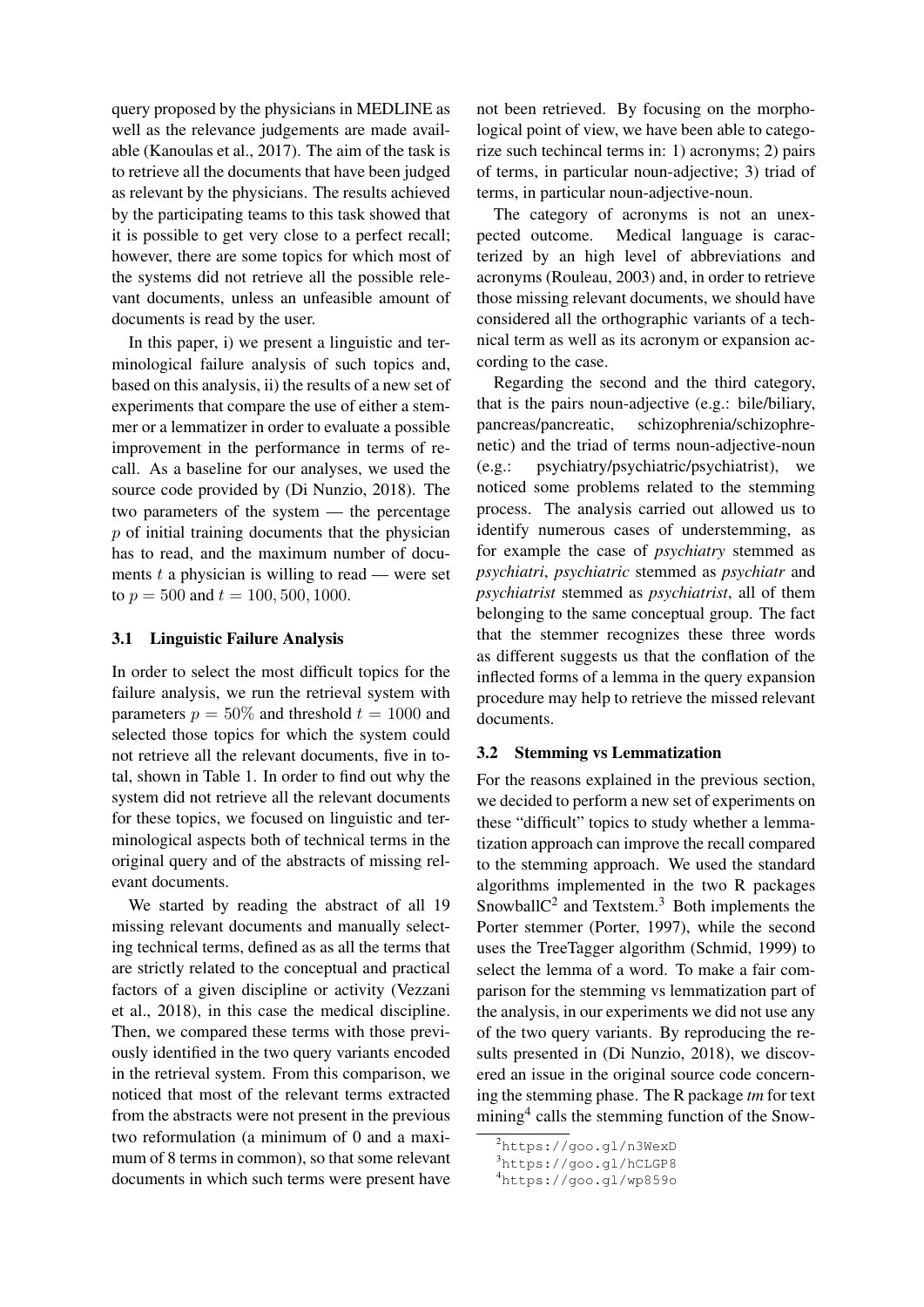ballC with the "english" language instead of the default "porter" stemmer. This caused a substantial difference in the terms produced for the index and those stemmed during the query analysis. For this reason, all our results are significantly higher compared to those presented by (Di Nunzio, 2018) which makes this approach more effective than the original work.

We studied the performance in terms of recall, and precision at 100, 500, and 1000 documents read ( $p@100$ ,  $P@500$ , and  $P@1000$  respectively) for different values of the threshold  $t$ . In Table 2, we report in the first column of each value of  $t$  the performance of the original experiment compared to our results (only recall is available from (Di Nunzio, 2018)). If we observe the performances on the whole set of test queries, there is no substantial difference between stemming and lemmatization. There is some improvement in terms of recall when threshold  $t = 100$ , however 85% of recall is usually considered a 'low' score in total recall tasks. Table 3 compares the number of relevant documents missed by the stemming and lemmatization approaches on the difficult topics. The differences between the original experiments and these new experiments are minimal apart from topic CD010339 for which the absence of the two query reformulations led to a worse performance.

## 4 Final Remarks and Future Work

In this work, we have presented a linguistic failure analysis in the context of medical systematic reviews. The analysis showed that, for those topics where the system does not retrieve all the relevant information, the main issues are related to abbreviations and pairs noun-adjective and the triad of terms noun-adjective-noun. We performed a new set of experiments to see whether lemmatization could improve over stemming but the results were not conclusive. The issues remain the same since the type of relation noun-adjective or nounadjective-noun, cannot be resolved by a lemmatizer. For this reason, we are currently studying an approach that conflates morphosyntactic variants of medical terms into the same lemma (or 'conceptual sphere') by means of medical terminological records (Vezzani et al., 2018) and the use of the Medical Subject Headings (MesH) dictionary.<sup>5</sup> In this way, we expect that the system will automatically identify all the related forms (such as all the derivative nouns, adjectives or adverbs) of a lemma in order to include them in the retrieval process of potentially relevant documents.

## Acknowledgments

The authors would like to thank Sara Bosi and Fiorenza Germana Grilli, students of the Master Degree in Modern Languages for International Communication and Cooperation of the Department of Linguistics and Literary Study of the University of Padua, who helped us in the linguistic failure analysis phase.

## References

- Vimala Balakrishnan and Ethel Lloyd-Yemoh. 2014. Stemming and lemmatization: A comparison of retrieval performances. *Lecture Notes on Software Engineering*, 2(3):262 – 267.
- Giorgio Maria Di Nunzio, Federica Beghini, Federica Vezzani, and Geneviève Henrot. 2017. An Interactive Two-Dimensional Approach to Query Aspects Rewriting in Systematic Reviews. IMS Unipd At CLEF eHealth Task 2. In *Working Notes of CLEF 2017 - Conference and Labs of the Evaluation Forum, Dublin, Ireland, September 11-14, 2017.*
- Giorgio Maria Di Nunzio. 2014. A New Decision to Take for Cost-Sensitive Naïve Bayes Classifiers. *Information Processing & Management*, 50(5):653 – 674.
- Giorgio Maria Di Nunzio. 2018. A study of an automatic stopping strategy for technologically assisted medical reviews. In *Advances in Information Retrieval - 40th European Conference on IR Research, ECIR 2018, Grenoble, France, March 26-29, 2018, Proceedings*, pages 672–677.
- Lorraine Goeuriot, Liadh Kelly, Hanna Suominen, Aurélie Névéol, Aude Robert, Evangelos Kanoulas, Rene Spijker, João Palotti, and Guido Zuccon, 2017. *CLEF 2017 eHealth Evaluation Lab Overview*, pages 291–303. Springer International Publishing, Cham.
- Jakub Kanis and Lucie Skorkovská. 2010. Comparison of different lemmatization approaches through the means of information retrieval performance. In Petr Sojka, Aleš Horák, Ivan Kopeček, and Karel Pala, editors, *Text, Speech and Dialogue*, pages 93– 100, Berlin, Heidelberg. Springer Berlin Heidelberg.
- Evangelos Kanoulas, Dan Li, Leif Azzopardi, and Rene Spijker, editors. 2017. *CLEF 2017 Technologically Assisted Reviews in Empirical Medicine Overview. In Working Notes of CLEF 2017 - Conference and Labs of the Evaluation forum, Dublin, Ireland, September 11-14, 2017.*, CEUR Workshop Proceedings. CEUR-WS.org.

<sup>5</sup>https://meshb.nlm.nih.gov/search